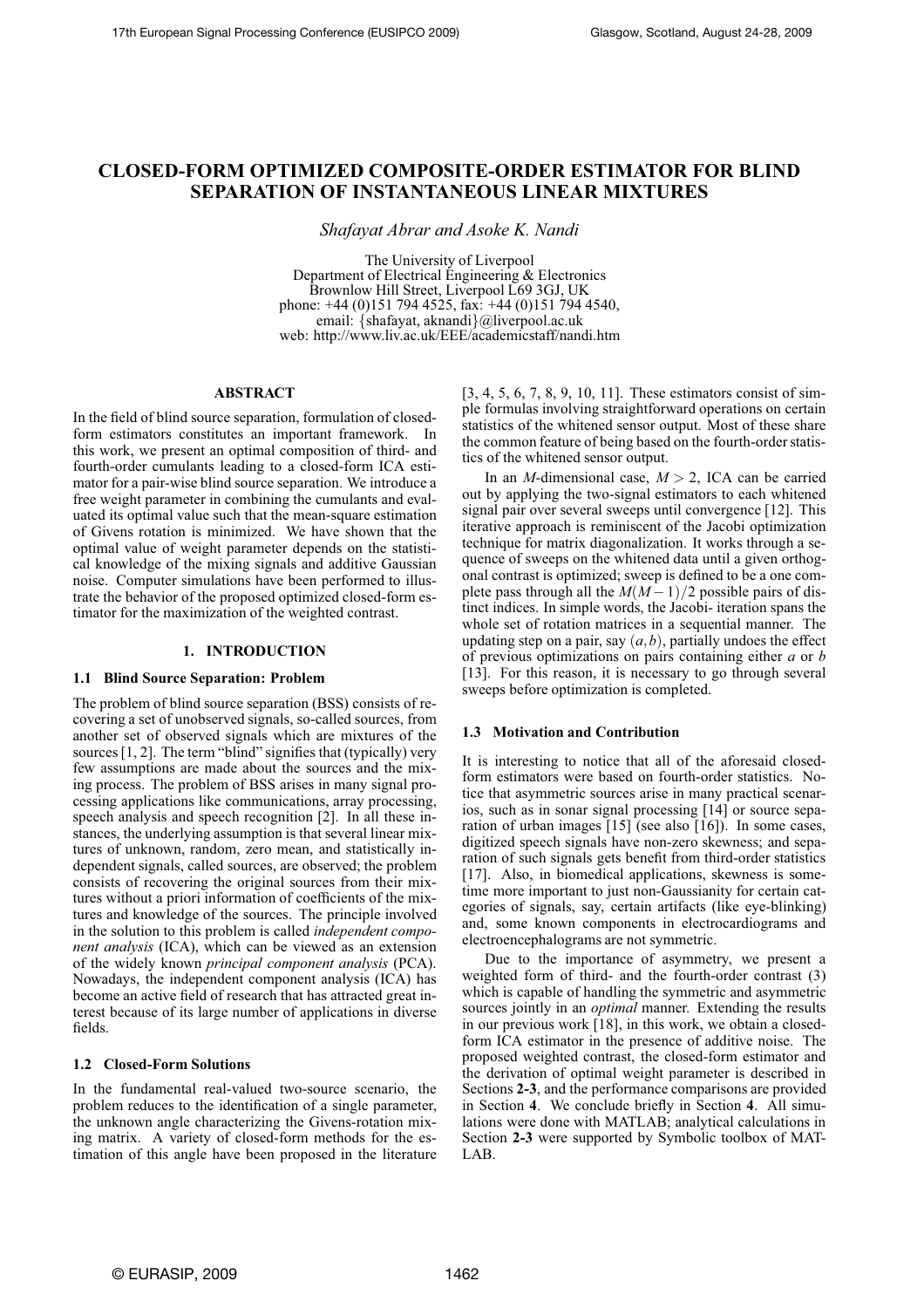#### **2. PROPOSED WORK**

#### **2.1 System Model**

Consider an *M*-input *M*-output memoryless channel described by

$$
\mathbf{x}(n) = \mathbf{A}\mathbf{s}(n)
$$

where  $n \in \mathbb{Z}$  is the discrete time,  $\mathbf{x}(n)$  is an  $M \times 1$  vector of the observed signals,  $s(n)$  is an  $M \times 1$  vector of the (original) statistically independent sources, and  $\mathbf{A} \in \mathbb{R}^{M \times M}$  is an unknown (invertible) mixing matrix. The goal of blind source separation (BSS) is to determine a separation matrix  $\mathbf{B} \in \mathbb{R}^{M \times M}$  such that

$$
\mathbf{y}(n) = \mathbf{B}\mathbf{x}(n) = \mathbf{B}\mathbf{A}\mathbf{s}(n) = \mathbf{C}\mathbf{s}(n)
$$

recovers the source signal up to a permutation and scaling, where C ia a global matrix representing a mixingnonmixing structure. Source separation is typically carried out in two-step. First, whitening or standardization projects the observed vector  $x(n)$  on the signal subspace and yields a set of second-order decorrelated, normalized signals  $z(n)$  =  $\mathbf{W} \mathbf{x}(n)$  such that  $\mathbf{E}[\mathbf{z}\mathbf{z}^T] = \mathbf{I}_M$ . As a result, the source and whitened vectors must be related through a unitary transformation

$$
\mathbf{z}(n) = \mathbf{Q}\mathbf{s}(n).
$$

The separation problem thus reduces to the computation of unitary matrix Q, which is accomplished in a second step. The ICA approach to BSS consists of computing Q such that the entries of the separator output

$$
\mathbf{y}(n) = \mathbf{C}\mathbf{s}(n) = \mathbf{Q}^T \mathbf{W} \mathbf{x}(n) = \mathbf{Q}^T \mathbf{z}(n) = \widetilde{\mathbf{Q}} \mathbf{z}(n)
$$

are as independent as possible.

The separability condition for BSS problem has been studied in [12], and it was pointed out that for statistically independent non-Gaussian sources, the separation can be achieved by restoring the independence. In [12], the *mutual information* (MI) was suggested as a tool to measure the independence of the output signals, and the Edgeworth expansion was used to approximate the probability density function in the MI criterion. The Edgeworth expansion of the MI of a standardized (i.e. after whitening) real variable, up to an additive constant  $I_0$  and as a function of standardized *cumulants*, is given as follows [12]:

$$
-I[\mathbf{y}] \approx I_0 + \sum_i \left(4\kappa_{iii}^2(\mathbf{y}) + \kappa_{iii}^2(\mathbf{y})\right) +7\kappa_{iii}^4(\mathbf{y}) - 6\kappa_{iii}^2(\mathbf{y})\kappa_{iii}(\mathbf{y})
$$
\n(1)

where  $\kappa_{iii}(\mathbf{y})$  and  $\kappa_{iiii}(\mathbf{y})$  are the third-order and fourth-order marginal cumulants of each entry of y, i.e.,  $\kappa_{iii}(\mathbf{y}) = \mathsf{E}[y_i^3]$ and  $\kappa_{iiii}(\mathbf{y}) = \mathsf{E}[y_i^4] - 3\mathsf{E}^2[y_i^2]$ . A cumulant of order higher than two qualifies as a *contrast* [12]. That is, the maximization of specific cumulants would result into a successful blind separation for particular type of sources. For example, if the sources are asymmetrical then the maximization of thirdorder cumulant  $\kappa_{iii}^2(\mathbf{y})$  would be enough to ensure successful separation; similarly, for symmetric sources, the maximization of fourth-order  $\kappa_{iiii}^2(y)$  would be sufficient [12], i.e.,

$$
\mathscr{J}(\mathbf{y}) = \begin{cases} \sum_{i} \kappa_{iii}^{2}(\mathbf{y}), & \text{for asymm. sources} \\ \sum_{i} \kappa_{iii}^{2}(\mathbf{y}), & \text{for symm. sources} \end{cases}
$$
 (2)

Equation (2) is discriminating over the set of random vectors y provided there is at most one null third-order (resp. fourthorder) marginal cumulant for asymmetrical (resp. symmetrical) sources [12, 19]. There exist number of ways to find the nonmixing matrix  $Q$  such that the contrast (2) is maximized; for example, [12, 19]. Just recently, Blaschke & Wiskott [20] showed that the *joint* use of third- and fourth-order cumulants is an *admissible* choice for a contrast:

$$
\mathscr{J}(\mathbf{y}) = \sum_{i} \left( 4\kappa_{iii}^{2}(\mathbf{y}) + \kappa_{iiii}^{2}(\mathbf{y}) \right)
$$
 (3)

The Blaschke-Wiskott's ICA algorithm is known as Cu-BICA. We are referring to [20] due to its simple presentation; otherwise, the joint use of third- and fourth-order cumulants for ICA has been investigated earlier by a number of researchers, like [21].

# **2.2 Weighted Contrast**

In this section,a weighted contrast comprising third- and the fourth-order cumulants is presented as a generalization of (3) for the blind separation of mixture of symmetric and asymmetric sources, *viz*

$$
\mathscr{J}(\mathbf{y}) = \sum_{i=1}^{M} \left( w_{S,i} \kappa_{iii}^2(\mathbf{y}) + w_{K,i} \kappa_{iii}^2(\mathbf{y}) \right)
$$
(4)

The contrast (4) does not arise directly from the MI criterion, but it is a weighted combination of two solutions (cf. (2)) that are not only contrast, but also provide a good approximation to MI under specific assumptions. However, in the absence of those assumptions, it is possible to obtain better results using (4) with appropriately selecting the values of free parameters. The algebraic nature of cumulants is tensorial (with symmetry) [22]; thanks to the multilinearity of cumulants  $\kappa$ ...(y) in  $\kappa$ ...(z), the criterion (4) becomes an implicit function of the elements of the unitary matrix  $\widetilde{Q}$ , we obtain  $\kappa_{iii}(y) = \sum_{jkl} \widetilde{Q}_{ij} \widetilde{Q}_{ik} \widetilde{Q}_{il} \kappa_{jkl}(z)$ and  $\kappa_{iiii}(\mathbf{y}) = \sum_{jklm} Q_{ij} Q_{ik} Q_{il} Q_{im} \kappa_{jklm}(\mathbf{z})$ , where the unitary transformation matrix  $\widetilde{\mathbf{Q}} = \mathbf{Q}^T$  is modeled as Givens rotation  $\phi_{\mu\nu}$  which is a rotation around the origin within the plane of two selected components  $\mu$  and  $\nu$ . The estimation of the plane rotation  $\phi_{\mu\nu}$  is obtained by an iterative Jacobi method over the set of orthonormal matrices. The orthonormal transforms are thus obtained as a sequence of plane rotations. Each plane rotation is applied to a pair of coordinates, such that,  $y_{\mu} \leftarrow (y_{\mu} \cos \phi_{\mu\nu} + y_{\nu} \sin \phi_{\mu\nu})$  and  $y_v \leftarrow (-y_\mu \sin \phi_{\mu\nu} + y_\nu \cos \phi_{\mu\nu})$ , while leaving the other coordinates unchanged. Thus, the Jacobi approach considers a sequence of two-dimensional ICA problems. Considering the subspace of only two selected components, the Givens rotation matrix becomes:

$$
\widetilde{\mathbf{Q}} = \left[ \begin{array}{cc} \cos \phi & \sin \phi \\ -\sin \phi & \cos \phi \end{array} \right]
$$

That is, for  $M = 2$ , we get

$$
\mathcal{J}(y) = w_{S,1} \kappa_{111}^2(\mathbf{y}) + w_{S,2} \kappa_{222}^2(\mathbf{y}) + w_{K,1} \kappa_{1111}^2(\mathbf{y}) + w_{K,2} \kappa_{2222}^2(\mathbf{y})
$$
\n(5)

Now we have only four free parameters to determine in a pairwise fashion. In the blind scenario, where we usually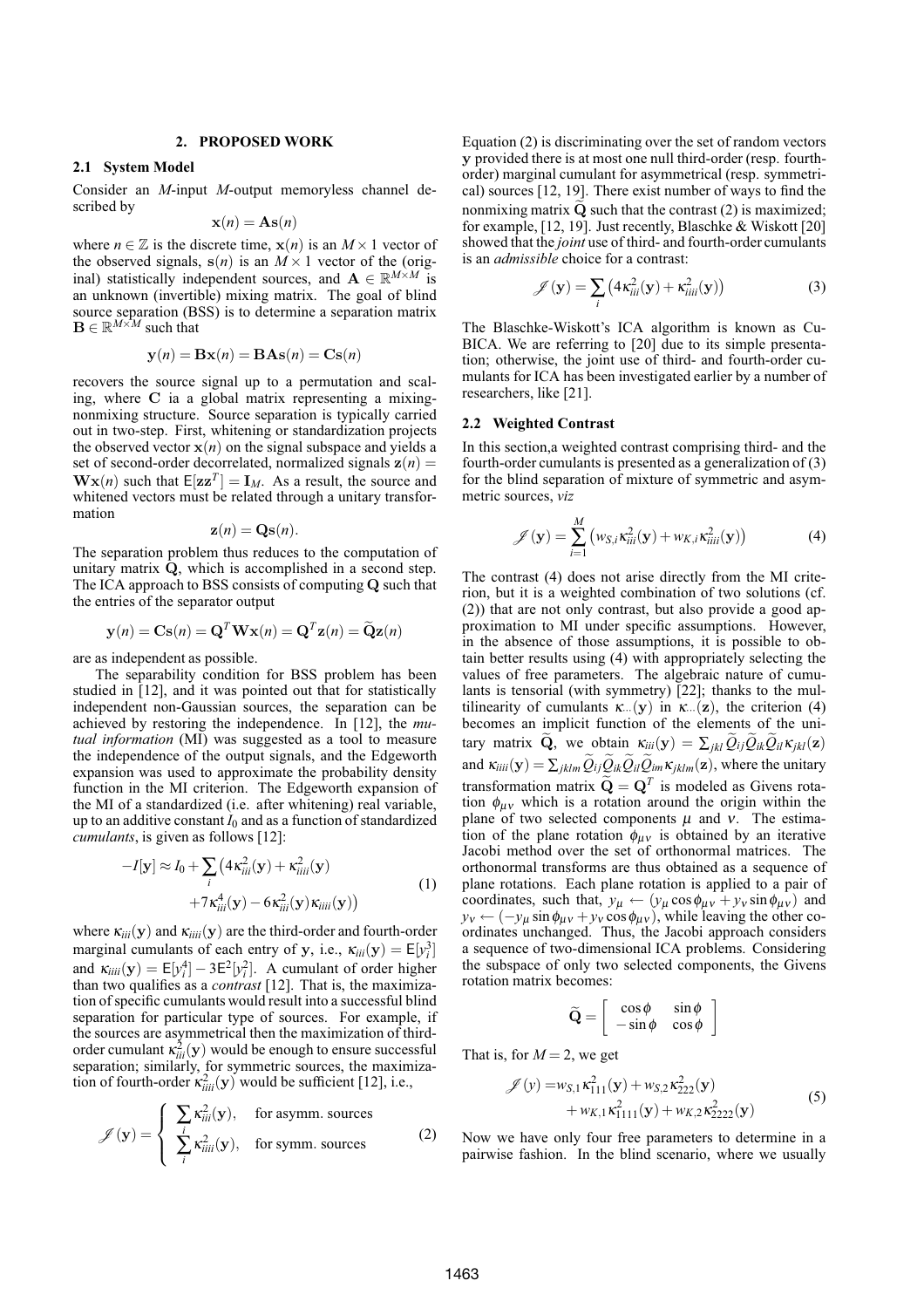have no a priori knowledge of mixing signals, tuning of these free parameters is not simple. Interestingly, the study of the *single* weight parameter for the optimized use of a fourthorder contrast function has been studied in [23, 24, 25]. Motivated by the convincing results reported in these works, we also limit our search to a single weight parameter. We select  $w_{S,1} = w_{S,2} = 1$  and  $w_{K,1} = w_{K,2} = \beta$ , which lead to the following contrast:

$$
\mathscr{J}(y) = \kappa_{111}^2(\mathbf{y}) + \kappa_{222}^2(\mathbf{y}) + \beta \left( \kappa_{1111}^2(\mathbf{y}) + \kappa_{2222}^2(\mathbf{y}) \right)
$$
(6)

#### **2.3 A Closed-Form Estimator**

Owing to [20], it is possible to express the contrast (6) as the function of  $\phi$  as follows:

$$
\mathcal{J}(\phi) = \mathcal{A}_0 + \mathcal{A}_4 \cos(4\phi + \phi_4) + \mathcal{A}_8 \cos(8\phi + \phi_8)
$$
 (7)

where  $\mathcal{A}_0$ ,  $\mathcal{A}_4$  and  $\mathcal{A}_8$  are positive constants. Note that the first term  $\mathcal{A}_0$  plays no role in the estimation of  $\phi$ . Similarly constants  $\mathcal{A}_8$  and  $\phi_8$  do not comprise of third-order statistical information and contribute no significant role if the mixing sources are asymmetrical in nature (the detailed expressions for  $\mathcal{A}_0$ ,  $\mathcal{A}_8$  and  $\phi_8$  can be obtained in [20] for the specific case  $\beta = 1$ ). The constant  $\phi_4$  in the middle term, however, comprise of third- and fourth-order statistics and can be used to obtain a closed form estimator for the separation of mixed symmetrical/asymmetrical sources. The angle  $\phi$  that maximizes  $\mathscr{A}_4 \cos(4\phi + \phi_4)$  is (refer to [21] for theoretical details):

$$
\hat{\phi} = -\frac{\phi_4}{4} = -\frac{1}{4}\arctan(\mathcal{S}_0 + \beta \mathcal{S}_1, \mathcal{C}_0 + \beta \mathcal{C}_1)
$$
(8)

which exploits the relations  $\mathscr{S}_0 + \beta \mathscr{S}_1 = \sin \phi_4$  and  $\mathscr{C}_0 +$  $\beta \mathscr{C}_1 = \cos \phi_4$ . Also arctan $(y, x)$  is the unique angle  $\alpha \in$  $(-\pi, \pi]$  for which  $\cos(\alpha) = (x/\sqrt{x^2 + y^2})$  and  $\sin(\alpha) =$  $(y/\sqrt{x^2 + y^2})$ . Constant  $\mathscr{S}_0$ ,  $\mathscr{S}_1$ ,  $\mathscr{C}_0$  and  $\mathscr{C}_1$  are computed as:

$$
\mathcal{S}_0 = 24(\kappa_{111}(\mathbf{z})\kappa_{112}(\mathbf{z}) - \kappa_{122}(\mathbf{z})\kappa_{222}(\mathbf{z})) \n\mathcal{S}_1 = 4(7(\kappa_{1111}(\mathbf{z})\kappa_{1112}(\mathbf{z}) - \kappa_{1222}(\mathbf{z})\kappa_{2222}(\mathbf{z})) \n+ 6\kappa_{1122}(\mathbf{z})(\kappa_{1112}(\mathbf{z}) - \kappa_{1222}(\mathbf{z})) \n+ \kappa_{1111}(\mathbf{z})\kappa_{1222}(\mathbf{z}) - \kappa_{1112}(\mathbf{z})\kappa_{2222}(\mathbf{z}) \n\mathcal{C}_0 = 6(\kappa_{111}^2(\mathbf{z}) + \kappa_{222}^2(\mathbf{z}) - 3(\kappa_{112}^2(\mathbf{z}) + \kappa_{122}^2(\mathbf{z})) \n- 2(\kappa_{111}(\mathbf{z})\kappa_{122}(\mathbf{z}) + \kappa_{112}(\mathbf{z})\kappa_{222}(\mathbf{z})) \n- 2(\kappa_{111}(\mathbf{z}) + \kappa_{2222}^2(\mathbf{z})) - 36\kappa_{1122}^2(\mathbf{z}) \n- 2\kappa_{1111}(\mathbf{z})\kappa_{2222}(\mathbf{z}) - 32\kappa_{1112}(\mathbf{z})\kappa_{1222}(\mathbf{z}) \n- 12(\kappa_{1111}(\mathbf{z})\kappa_{1122}(\mathbf{z}) + \kappa_{1122}(\mathbf{z})\kappa_{2222}(\mathbf{z})) \n- 16(\kappa_{1112}^2(\mathbf{z}) + \kappa_{1222}^2(\mathbf{z}))
$$

If we consider  $\beta = 1$ , then the closed-form estimator (8) provides an equivalent formulation of ICA algorithm as Cu-BICA34a [20]; however, note that unlike CuBICA34a, the proposed expression (8) is a closed-form. In the next section, we study the optimal estimation of parameter  $\beta$ .

## **3. THE OPTIMUM WEIGHT PARAMETER**

The optimum value of the weight parameter  $\beta$  in (8) can be obtained by performing *small error analysis*; i.e., the value of  $\beta$  is optimum if it minimizes the asymptotic (large-sample) mean-square error in the estimation of Givens rotation. First, we consider that the mixing matrix is orthonormal so that the prewhitening stage is not necessary. Further, the asymptotic analysis is carried out for the case of two real sources. In practice, the mixing model in Section **2** should also take into account a possible additive noise. This is considered hereafter because we want to take into account both the measurement noises and errors resulting from the first stage of whitening. Hence, now, the mixing model we consider reads  $x = As + g$ , where g is the vector of additive noise. In a two-source scenario, each noise  $g_i, i \in \{1, 2\}$  is a zero-mean, independent and identically distributed Gaussian random signal with equal power, i.e.,  $E[g_1^2] = E[g_2^2] = \sigma^2$ . Moreover,  $g_i, i \in \{1, 2\}$  are assumed statistically mutually independent and independent of the sources  $s_i, i \in \{1,2\}$ .

Now, we have to estimate an angle  $\phi$  according to the maximization of  $\mathscr{J}(\cdot)$ , i.e.,  $\hat{\phi} = \argmax_{\phi} \mathscr{J} (\phi)$ , where  $\phi$ is an estimate of the true (separation) value  $\widetilde{\phi}$ . In practice, the maximization of contrast function does not provide the exact value of the parameter  $\phi$ , since the true cumulants are actually approximated by the sample estimates. Replacing the expectations by sample averages leads to the empirical version of  $\mathscr{J}(\mathbf{y})$ , which is denoted  $\mathscr{J}(\mathbf{y})$  and is given by

$$
\widehat{\mathscr{J}}(\phi) = \widehat{\kappa}_{111}^2(\mathbf{y}) + \widehat{\kappa}_{222}^2(\mathbf{y}) + \beta \left( \widehat{\kappa}_{1111}^2(\mathbf{y}) + \widehat{\kappa}_{2222}^2(\mathbf{y}) \right)
$$

where  $\hat{\kappa}_{iii}(\mathbf{y}) = \frac{1}{N} \sum_{k=1}^{N} y_i^3(k)$ , and  $\hat{\kappa}_{iiii}(\mathbf{y}) = -3 + \frac{1}{N} \sum_{k=1}^{N} y_i^4(k)$ ,  $i = 1, 2$ . As a result, an estimation error is involved in the estimation of the true value  $\tilde{\phi}$ . The estimated angle  $\hat{\phi}$  is actually the solution of the estimating equation  $\widehat{\mathscr{J}}'(\widehat{\phi}) = \partial \widehat{\mathscr{J}}(\widehat{\phi})/\partial \phi|_{\phi = \widehat{\phi}} = 0$ . Approximating this derivative around the true value  $\widetilde{\phi}$  by means of its Taylor series expansion yields:

$$
\widehat{\mathscr{J}}'(\widehat{\phi})\approx \widehat{\mathscr{J}}'(\widetilde{\phi})+\widehat{\mathscr{J}}''(\widetilde{\phi})(\widehat{\phi}-\widetilde{\phi})
$$

where  $\widehat{\mathscr{J}}''(\widetilde{\phi}) = \partial \widehat{\mathscr{J}}'(\phi)/\partial \phi|_{\phi = \widetilde{\phi}}$  and  $\widehat{\mathscr{J}}'(\widetilde{\phi}) =$  $\partial \mathscr{J}(\phi)/\partial \phi|_{\phi=\tilde{\phi}}$ . Assuming  $\phi$  to be in the neighborhood of  $\tilde{\phi}$ , we obtain  $\tilde{\mathscr{J}}(\tilde{\phi}) \approx -\tilde{\mathscr{J}}''(\tilde{\phi})(\tilde{\phi}-\tilde{\phi})$ . The *mean square error* (m.s.e.) is given by

m.s.e. = 
$$
\frac{\mathsf{E}[(\widehat{\mathscr{J}}'(\widetilde{\phi}))^2]}{(\mathsf{E}[\widehat{\mathscr{J}}''(\widetilde{\phi})])^2}
$$

When  $\hat{\phi} = \tilde{\phi}$ ,  $y = s + g'$ , where  $g' = Cg$ . The m.s.e. expression is generalized and is thus valid for any two-dimensional contrast for ICA problem. Further, the *strong law of large number* ensures that  $\widehat{\mathscr{J}}^{\prime\prime}(\widetilde{\phi})$  converges with probability one to its expected value. As *N* → ∞, we have

$$
E[\widehat{\mathscr{J}}''(\widetilde{\phi})] \rightarrow -2(B_0 + B_1 \beta)
$$

 $B_0$  and  $B_1$  are defined in (10). Next we obtain

$$
\mathsf{E}\big[ (\widehat{\mathscr{J}}'(\widetilde{\phi}))^2 \big] \to \frac{4}{N} (A_0 - 2A_1\beta + A_2\beta^2)
$$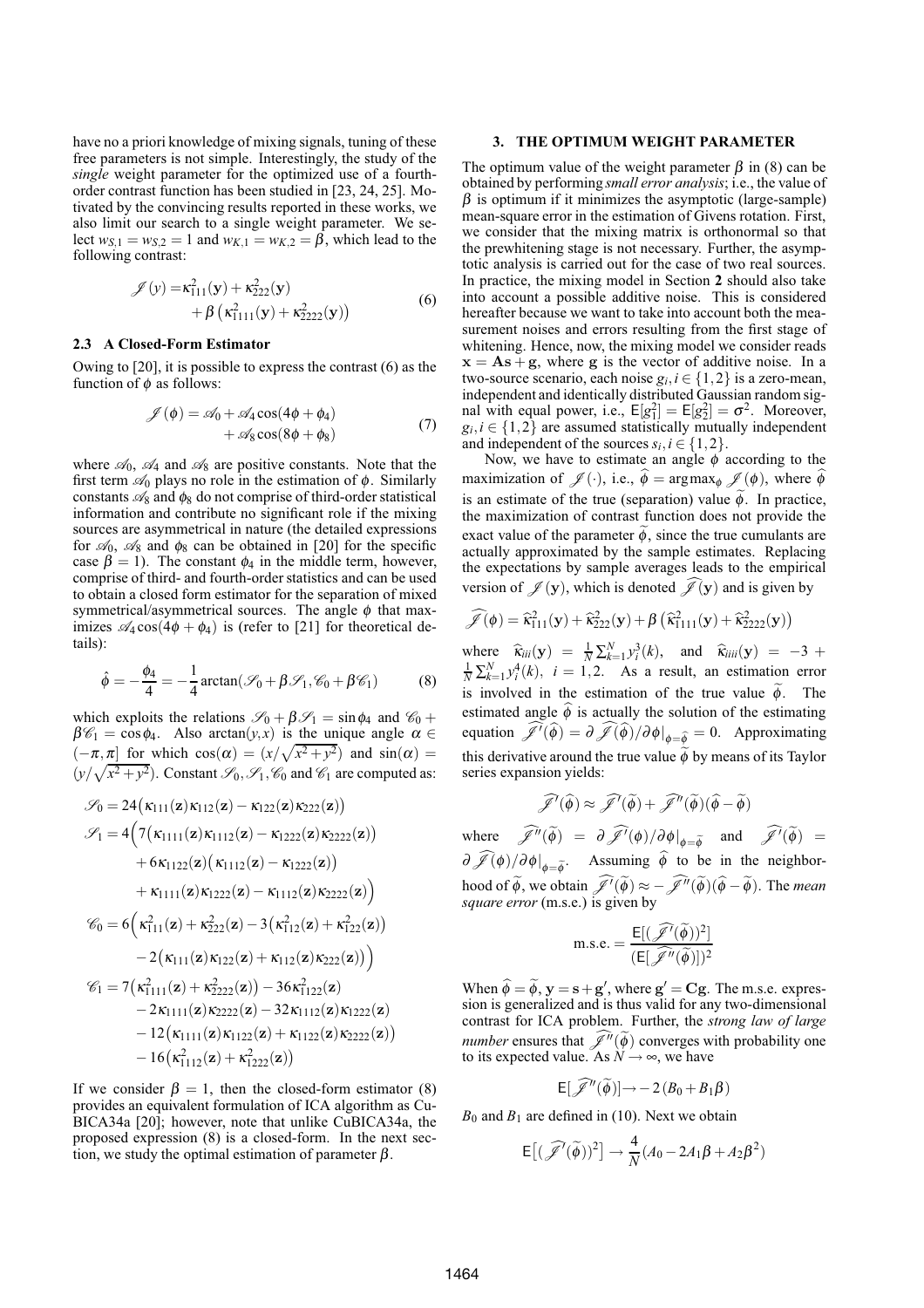where  $A_0$ ,  $A_1$  and  $A_2$  are defined in (10). The m.s.e. depends on the statistics of the sources and on the parameter β. We now easily derive the optimum value of  $β$ , denoted  $\beta^*$ , such that the m.s.e. is minimum by solving the equation  $\frac{\partial}{\partial \beta}$ m.s.e. = 0, i.e.,

$$
\beta^* = \frac{A_0 B_1 + A_1 B_0}{A_2 B_0 + A_1 B_1}.\tag{9}
$$

where

$$
A_0 = 9\left(B_0\sigma^6 + 3B_0\sigma^4 + (3B_0 + d_0)\sigma^2
$$
  
\n
$$
+B_0 + d_0 - 2c_0^2\right)
$$
  
\n
$$
A_1 = 12\left(d_1\sigma^6 + (3d_1 - 10d_0)\sigma^4
$$
  
\n
$$
-(d_3 - d_2 - 3d_1 + 20d_0)\sigma^2
$$
  
\n
$$
-d_3 + d_2 + d_1 - 10d_0\right)
$$
  
\n
$$
A_2 = 16\left(\left(\frac{15}{4}B_1 - 18c_1\right)\sigma^8 + (15B_1 - 72c_1)\sigma^6
$$
  
\n
$$
+ (d_5 - d_4 + \frac{90}{4}B_1 - 108c_1)\sigma^4
$$
  
\n
$$
+ (d_7 + d_6 + 2d_5 - 2d_4 - 72c_1 + 15B_1)\sigma^2
$$
  
\n
$$
+ d_7 + d_6 + d_5 - d_4 - 2c_1^2 - 18c_1 + \frac{15}{4}B_1\right)
$$

where auxiliary variables are defined as

$$
B_0 = 3 \left( \kappa_{111}^2(s) + \kappa_{222}^2(s) \right)
$$
  
\n
$$
B_1 = 4 \left( \kappa_{1111}^2(s) + \kappa_{2222}^2(s) \right)
$$
  
\n
$$
c_0 = \kappa_{111}(s) \kappa_{222}(s)
$$
  
\n
$$
c_1 = \kappa_{1111}(s) \kappa_{222}(s)
$$
  
\n
$$
d_0 = \kappa_{111}^2(s) \kappa_{1111}(s) + \kappa_{222}^2(s) \kappa_{2222}(s)
$$
  
\n
$$
d_1 = 3 \left( \kappa_{111}^2(s) \kappa_{2222}(s) + \kappa_{222}^2(s) \kappa_{1111}(s) \right)
$$
  
\n
$$
d_2 = \kappa_{111}^2(s) \kappa_{2222}^2(s) + \kappa_{222}^2(s) \kappa_{1111}^2(s)
$$
  
\n
$$
d_3 = \kappa_{111}(s) \kappa_{1111}(s) \kappa_{1111}(s)
$$
  
\n
$$
+ \kappa_{222}(s) \kappa_{2222}(s) + \kappa_{2222}^2(s)
$$
  
\n
$$
d_4 = 6 \left( \kappa_{1111}^2(s) \kappa_{2222}(s) + \kappa_{2222}^2(s) \kappa_{1111}(s) \right)
$$
  
\n
$$
d_5 = 15 \left( \kappa_{1111}^2(s) + \kappa_{2222}^2(s) \right)
$$
  
\n
$$
d_6 = 10 \left( \kappa_{111}^2(s) \kappa_{1111}^2(s) + \kappa_{2222}^2(s) \kappa_{2222}^2(s) \right)
$$
  
\n
$$
d_7 = \kappa_{1111}^2(s) \kappa_{11111}(s) + \kappa_{2222}^2(s) \kappa_{22222}(s)
$$

which indicates that the  $\beta^*$  depends on the statistics of mixing source and additive noise, and is independent of the coefficients of unknown mixing matrix. Hence, given the source and noise statistics, we can obtain a contrast with minimum asymptotic m.s.e. Finally, with the help of  $\beta^*$  (9), the optimum value of Givens rotation is estimated as:

$$
\hat{\phi}^* = -\frac{1}{4}\arctan(\mathcal{S}_0 + \beta^* \mathcal{S}_1, \mathcal{C}_0 + \beta^* \mathcal{C}_1)
$$
 (10)

The closed-form optimized estimator (10) is named *Optimized Composite-Order ICA* **(OCOICA)**.

## **4. SIMULATION RESULTS**

In order to illustrate the potential of the proposed estimator OCOICA, some computer simulations are now presented. We intend to compare the performance of the OCOICA with three existing ICA algorithms including the third-order cumulant based ICA (Com3) [19], the fourth-order cumulant based ICA (Com4) [12], and the CuBICA [20]. The performance measure, interference-to-signal ratio (ISR), has been used in our simulation to characterize quantitatively the restitution quality. The performance index reads

$$
ISR = \sum_{i=1}^{M} \left( \frac{\sum_{j=1}^{n} |c_{ij}|^2}{\max_j |c_{ij}|^2} - 1 \right)
$$
 (11)

where  $c_{ij}$  represents the element  $(i, j)$  of the global mixingnonmixing matrix C. In the two-signal case, the ISR approximates the m.s.e. of the angle estimates around any valid separation solution [25]. Random sources with desired skewness and kurtosis are generated by *Fleishman's power distribution method* [26]. All sources are drawn with zero-mean and unitvariance.

We estimated the ISR performance as a function of sample size. The mixing matrix was taken to be of order  $2 \times 2$ . Matrices (A) are generated from normal distribution with zero-mean and unit-variance. The condition number of A is constrained to be less than 50. Two cases are considered – no noise  $\sigma = 0$  and with noise  $\sigma = 0.0316$  [i.e., SNR=30dB]. The mixture is first whitened via PCA based on the singular value decomposition of the observed data matrix. The curves have been averaged over 2000 independent Monte Carlo runs. The weight parameter  $\beta$  has been computed from the statistical knowledge of whitened-sources. Results are depicted in Figure 1 comparing the performance of the OCOICA with those of Com3, Com4 and CuBICA.

In Figure 1(a), original sources are highly asymmetric in nature, that is why Com3 is performing better than Com4 and CuBICA, while in Figure 1(b), original sources are moderately skewed and CuBICA is performing better than Com4 and Com3. Notice that, the OCOICA is performing better than Com3, Com4 and CuBICA algorithms in both noisefree and noisy scenarios. Finally notice that the improvement in ISR reduction achieved by the proposed estimator is consistent even though the free parameter  $\beta$  has been computed from whitened-sources.

#### **5. CONCLUSIONS**

This work explores the combination of third- and fourthorder cumulant based tensor diagonalization in an optimal sense and comes up with a closed-form estimator. Computer simulation for the separation of real-valued sources is provided. The proposed estimator is shown to be outperforming three existing ICA algorithms. The proposed closed-form estimator can handle *symmetric and asymmetric* distributed sources, and exhibits *better* performance.

ACKNOWLEDGEMENT: One of the authors (Shafayat Abrar) would like to acknowledge the financial support of the Overseas Research Studentship Awards Scheme, UK, the University of Liverpool, UK, and COMSATS Institute of Information Technology (CIIT), Islamabad, Pakistan. SA is on leave of absence from the CIIT for higher studies.

#### **REFERENCES**

[1] V. Zarzoso and A.K. Nandi. *Blind Estimation Using Higher-Order Statistics*, chapter Blind source separation, page 167252. Boston, MA: Kluwer Academic, 1999.